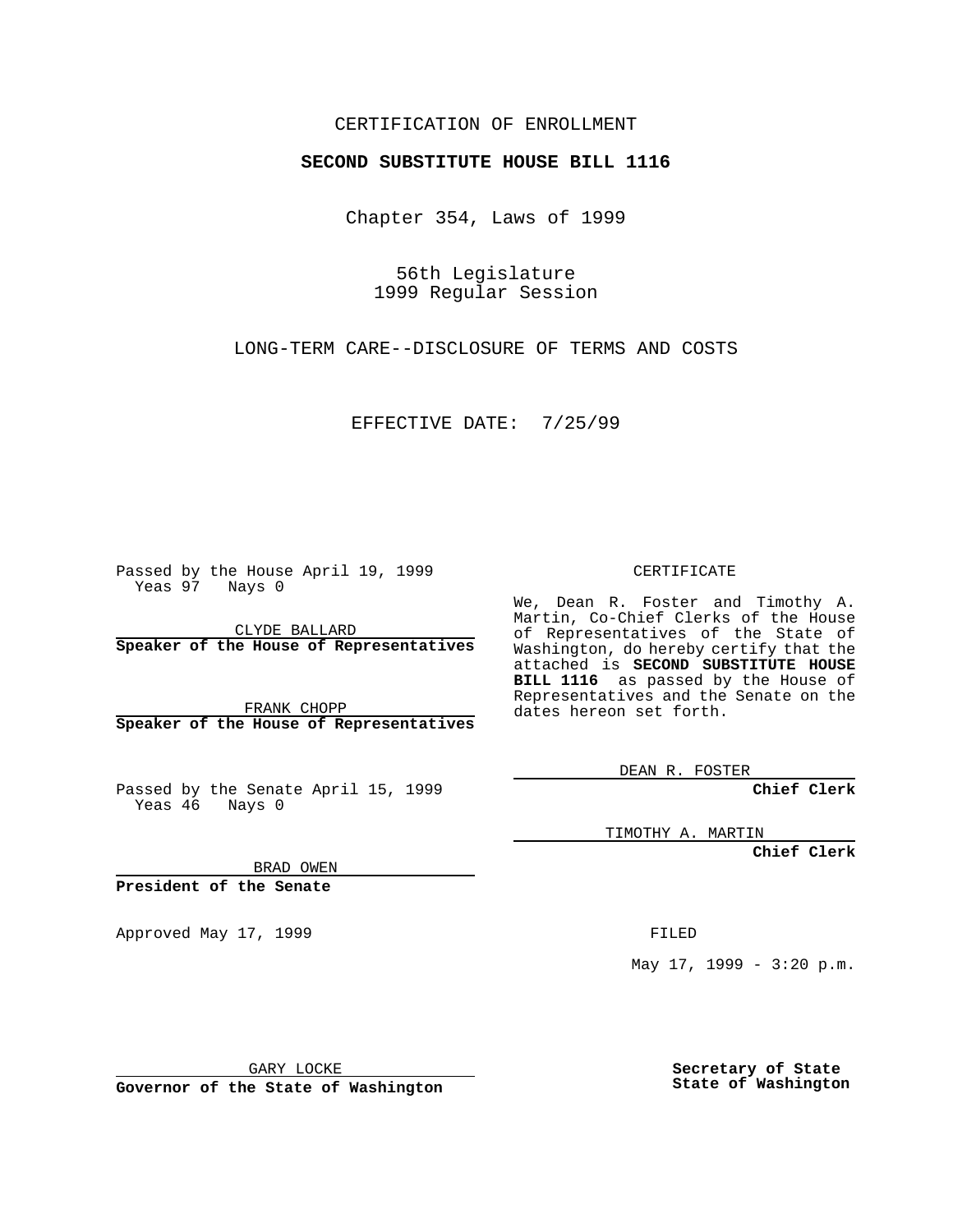## **SECOND SUBSTITUTE HOUSE BILL 1116** \_\_\_\_\_\_\_\_\_\_\_\_\_\_\_\_\_\_\_\_\_\_\_\_\_\_\_\_\_\_\_\_\_\_\_\_\_\_\_\_\_\_\_\_\_\_\_

\_\_\_\_\_\_\_\_\_\_\_\_\_\_\_\_\_\_\_\_\_\_\_\_\_\_\_\_\_\_\_\_\_\_\_\_\_\_\_\_\_\_\_\_\_\_\_

AS AMENDED BY THE SENATE

Passed Legislature - 1999 Regular Session

**State of Washington 56th Legislature 1999 Regular Session**

**By** House Committee on Appropriations (originally sponsored by Representative Clements)

Read first time 03/08/1999.

1 AN ACT Relating to long-term care; and amending RCW 74.39A.170 and 2 43.20B.080.

3 BE IT ENACTED BY THE LEGISLATURE OF THE STATE OF WASHINGTON:

4 **Sec. 1.** RCW 74.39A.170 and 1995 1st sp.s. c 18 s 56 are each 5 amended to read as follows:

 (1) All payments made in state-funded long-term care shall be recoverable as if they were medical assistance payments subject to recovery under 42 U.S.C. Sec. 1396p and chapter 43.20B RCW, but without regard to the recipient's age.

 (2) In determining eligibility for state-funded long-term care services programs, the department shall impose the same rules with respect to the transfer of assets for less than fair market value as are imposed under 42 U.S.C. 1396p with respect to nursing home and home and community services.

15 (3) It is the responsibility of the department to fully disclose in 16 advance verbally and in writing, in easy to understand language, the 17 terms and conditions of estate recovery to all persons offered 18 long-term care services subject to recovery of payments.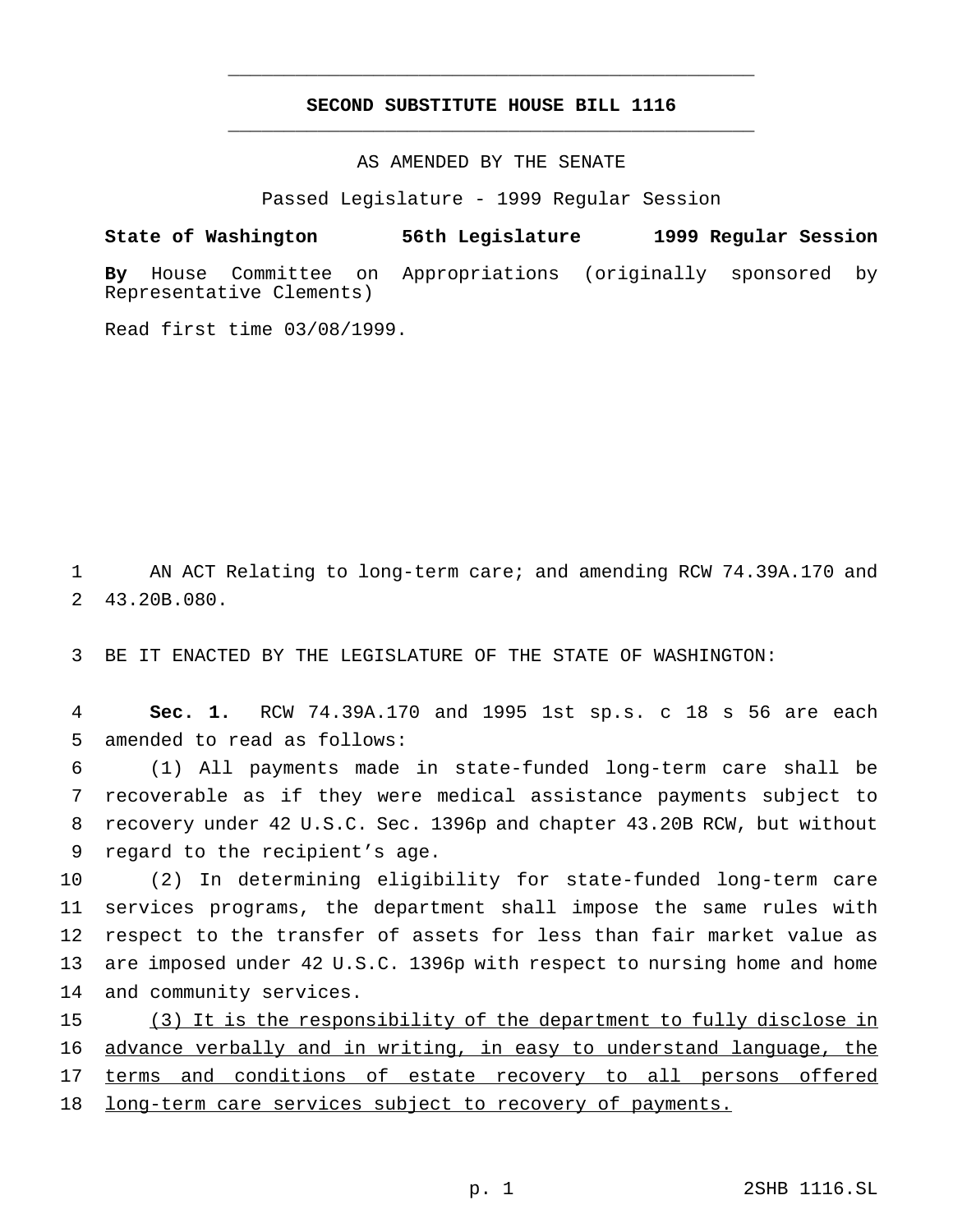(4) In disclosing estate recovery costs to potential clients, and to family members at the consent of the client, the department shall provide a written description of the community service options.

 (5) The department of social and health services shall develop an implementation plan for notifying the client or his or her legal representative at least quarterly of the types of services used and the cost of those services (debt) that will be charged against the estate. The estate planning implementation plan shall be submitted by December 9 12, 1999, to the appropriate standing committees of the house of 10 representatives and the senate, and to the joint legislative and 11 executive task force on long-term care.

 **Sec. 2.** RCW 43.20B.080 and 1997 c 392 s 302 are each amended to read as follows:

 (1) The department shall file liens, seek adjustment, or otherwise effect recovery for medical assistance correctly paid on behalf of an individual consistent with 42 U.S.C. Sec. 1396p.

 (2) Liens may be adjusted by foreclosure in accordance with chapter 61.12 RCW.

 (3) In the case of an individual who was fifty-five years of age or older when the individual received medical assistance, the department shall seek adjustment or recovery from the individual's estate, and from nonprobate assets of the individual as defined by RCW 11.02.005, but only for medical assistance consisting of nursing facility services, home and community-based services, other services that the department determines to be appropriate, and related hospital and prescription drug services. Recovery from the individual's estate, including foreclosure of liens imposed under this section, shall be undertaken as soon as practicable, consistent with 42 U.S.C. Sec. 1396p.

 (4) The department shall apply the medical assistance estate recovery law as it existed on the date that benefits were received when calculating an estate's liability to reimburse the department for those benefits.

 (5)(a) The department shall establish procedures consistent with standards established by the federal department of health and human services and pursuant to 42 U.S.C. Sec. 1396p to waive recovery when such recovery would work an undue hardship.

## 2SHB 1116.SL p. 2